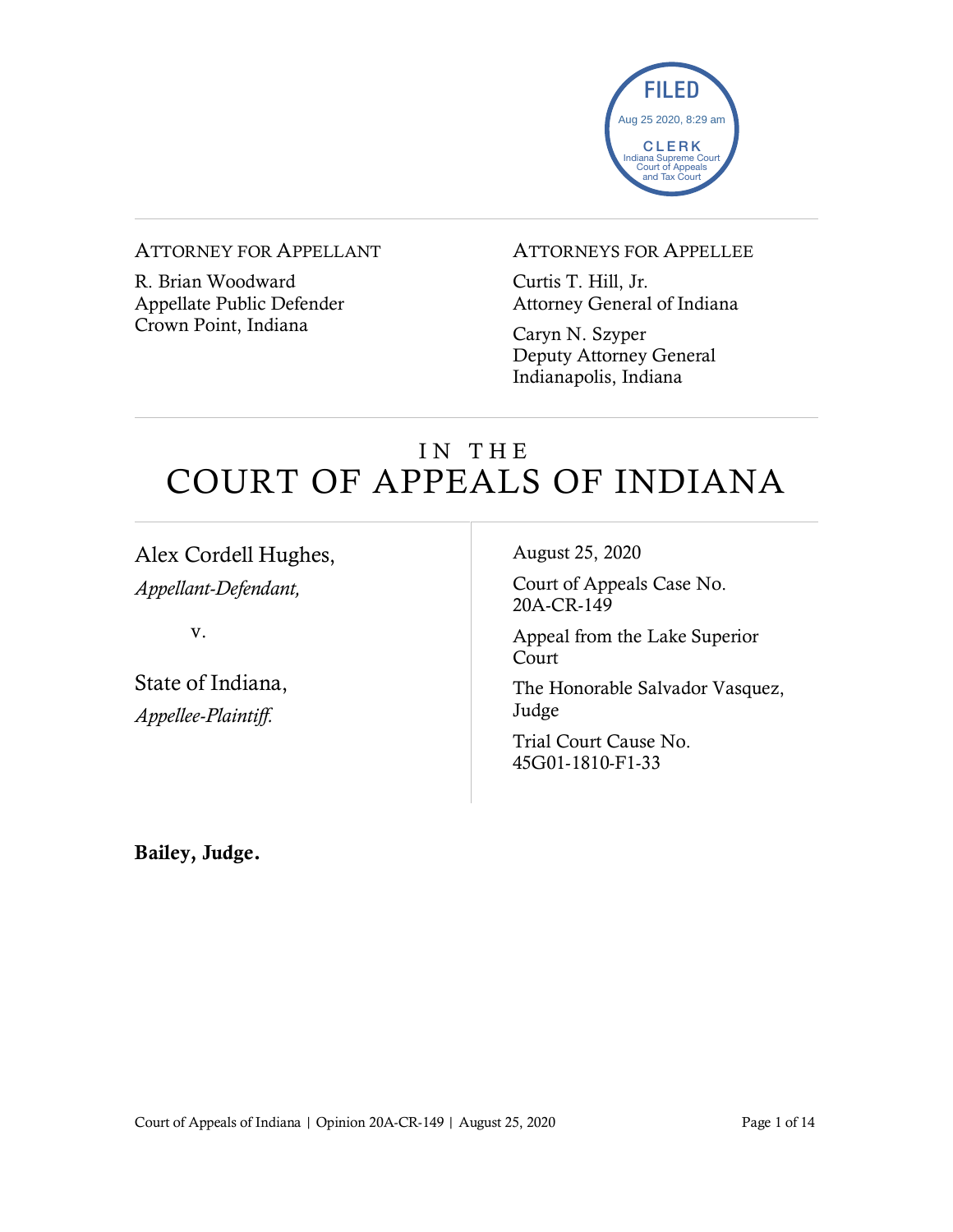## Case Summary

[1] Alex Cordell Hughes ("Hughes") appeals his conviction for Criminal Recklessness, as a Level 5 felony.<sup>1</sup> We affirm.

## Issues

[2] Hughes presents three issues for review, which we restate as the following:

- I. Whether the State abused its witness immunity power such that Hughes was denied due process;
- II. Whether his fundamental rights were violated upon denial of his right to confront a witness against him; and
- III. Whether the State negated Hughes's claim of self-defense as to the offense of Criminal Recklessness.

# Facts and Procedural History

[3] Gary, Indiana, and the surrounding metropolitan areas have long been affected by gang violence. In 2018, tensions reached a "boiling point" for Get Fresh Boys ("GFB") and Glen Park Affiliated ("GPA"). (Tr. Vol. V, pg. 169.) Between March and September of 2018, officers investigated two homicides and ten non-fatal shootings involving suspected members of those organizations. On September 30, 2018, an exchange of gunfire took place at

 $1$  Ind. Code § 35-42-2-2.

Court of Appeals of Indiana | Opinion 20A-CR-149 | August 25, 2020 Page 2 of 14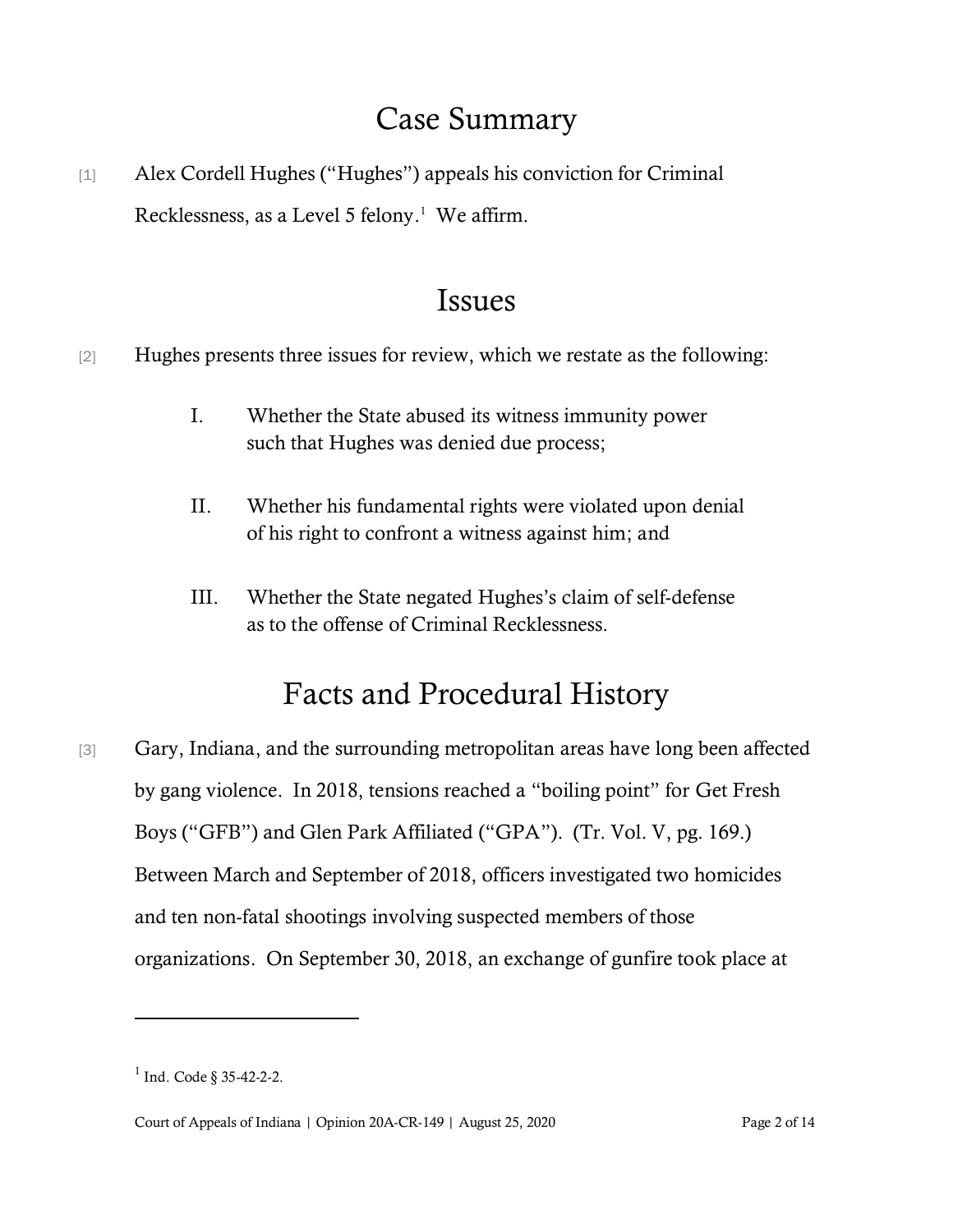the Merrillville, Indiana Walmart, <sup>2</sup> which investigating officers suspected to be related to tensions between GFB and GPA.

- [4] Kyron Hawthorne, Sr. ("Hawthorne"), a suspected member of GPA, his pregnant girlfriend, Hailey Humes ("Humes"), his brother Jermaine Hawthorne ("Jermaine"), his friend Jimmy Brown ("Brown"), and his son Kyron Hawthorn, Jr. ("Junior") went into Walmart to purchase alcohol, but were turned away for lack of identification. At the same time, Hughes, a suspected member of GFB, and the mother of his two children, Shaqueta Wright ("Wright"), were in Walmart shopping for groceries. When Hughes and Wright left the store with their groceries and returned their cart to the cart corral, Hawthorne and Brown pursued them. Nine-year-old Junior ran after his father, and Humes ran to retrieve Junior.
- [5] Hughes reached into the passenger side of Wright's vehicle and retrieved a gun. Brown and Hughes each fired a weapon multiple times. Wright fled to a Walmart employee's vehicle where she called 9-1-1. Jermaine returned to the Walmart. In the melee, Junior was struck in the chest by a bullet from Brown's gun. Humes struggled to drag and carry the injured child to safety; she placed him underneath a vehicle until help arrived. Hawthorne, who was unarmed, was struck by four bullets. The injured Hawthorne ran, hobbled, and crawled back toward the store, pursued by Hughes. Hughes continued to discharge his

 $2$  Witnesses frequently referred to this as the Hobart Walmart; however, its street address is a Merrillville address.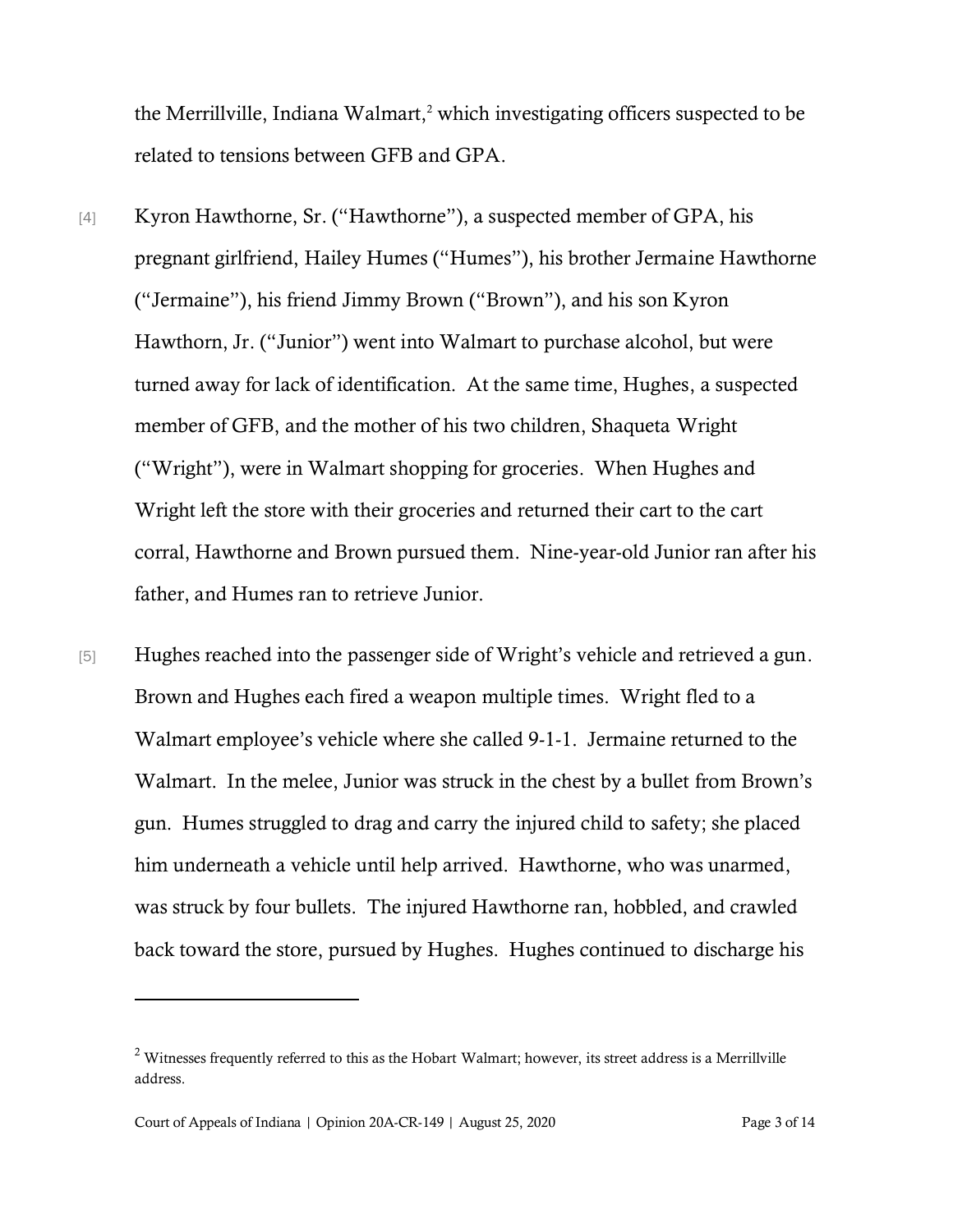weapon until Hawthorne was inside. Brown followed Hawthorne into the store and surrendered his weapon at the request of an off-duty police officer.

[6] Several days later, Hughes was arrested. On November 12, 2019, he was brought to trial before a jury on charges of Attempted Murder,<sup>3</sup> Aggravated Battery,<sup>4</sup> Criminal Gang Activity,<sup>5</sup> and Criminal Recklessness. Hughes testified and admitted to firing multiple shots but claimed that he had acted in selfdefense. On November 15, 2019, the jury convicted Hughes of Criminal Recklessness and acquitted him of all other charges. The trial court granted the State's motion to dismiss a criminal gang enhancement and, on December 18, 2019, sentenced Hughes to three years imprisonment. Hughes now appeals.

### Discussion and Decision

#### Admission of Deposition Testimony

[7] Hughes contends that the prosecutor distorted the fact-finding process by giving Wright an illusory offer of use immunity at her deposition and then refusing to grant her use immunity at trial. According to Hughes, the State's unilateral actions prompted the trial court to declare Wright an unavailable witness and admit her deposition testimony into evidence.

 $3$  I.C. § § 35-42-1-1, 35-41-5-1.

 $4$  I.C. § 35-42-2-1.5.

 $<sup>5</sup>$  I.C. § 35-45-9-3.</sup>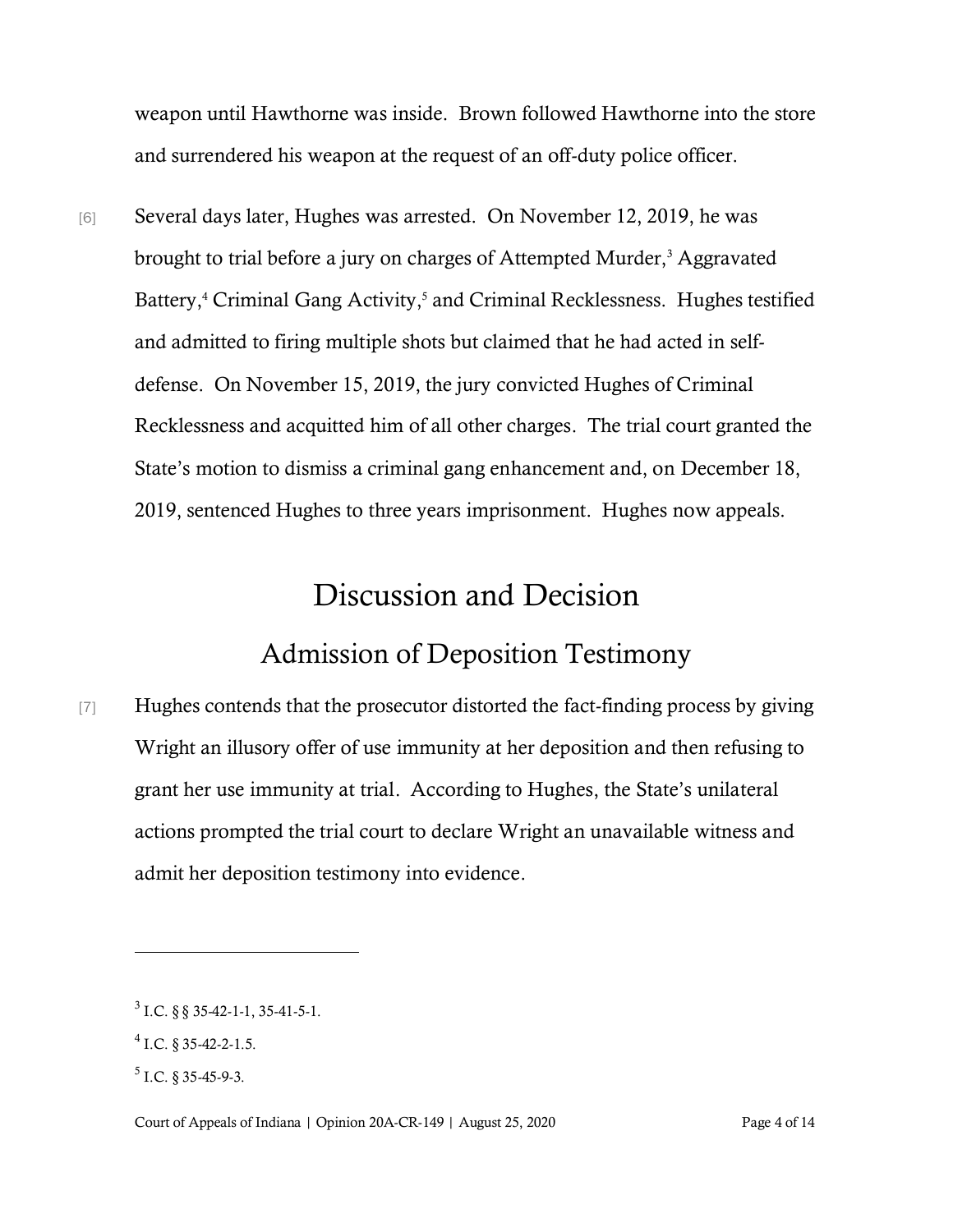- [8] After the shooting, police officers executed a search warrant at Wright's home. They recovered a handgun not related to the Walmart shooting; however, Wright was charged with Neglect of a Dependent as a result of the recovery of the handgun. Wright was provided court-appointed counsel, the same attorney representing Hughes. The State, citing a possible conflict of interest, sought to have a different attorney appointed to represent Hughes. The trial court denied the motion as premature, and counsel proceeded with joint representation. Counsel took the position that Wright would be placing herself in legal jeopardy if she testified, because she had apparently driven Hughes away from the Walmart after the shooting.
- [9] In its prosecution of Hughes, the State subpoenaed Wright for a deposition, and Wright appeared and invoked her Fifth Amendment privilege against selfincrimination. The State orally extended to Wright an offer of use immunity, representing that nothing to which she testified in her deposition would be used against her in a criminal prosecution. Wright testified that she "never seen nobody shooting" but she had heard shots and called police. (Tr. Vol. IV, pg. 200.) Hughes was provided with an opportunity to cross-examine Wright, but he declined to do so.
- [10] At Hughes's trial, the Prosecutor advised the trial court:

My next witness was going to be Shaqueta Wright who I understand is going to invoke her Fifth Amendment privilege to not testify. I will not be giving her use immunity, but because of that, it is my intention then as [she is] an unavailable witness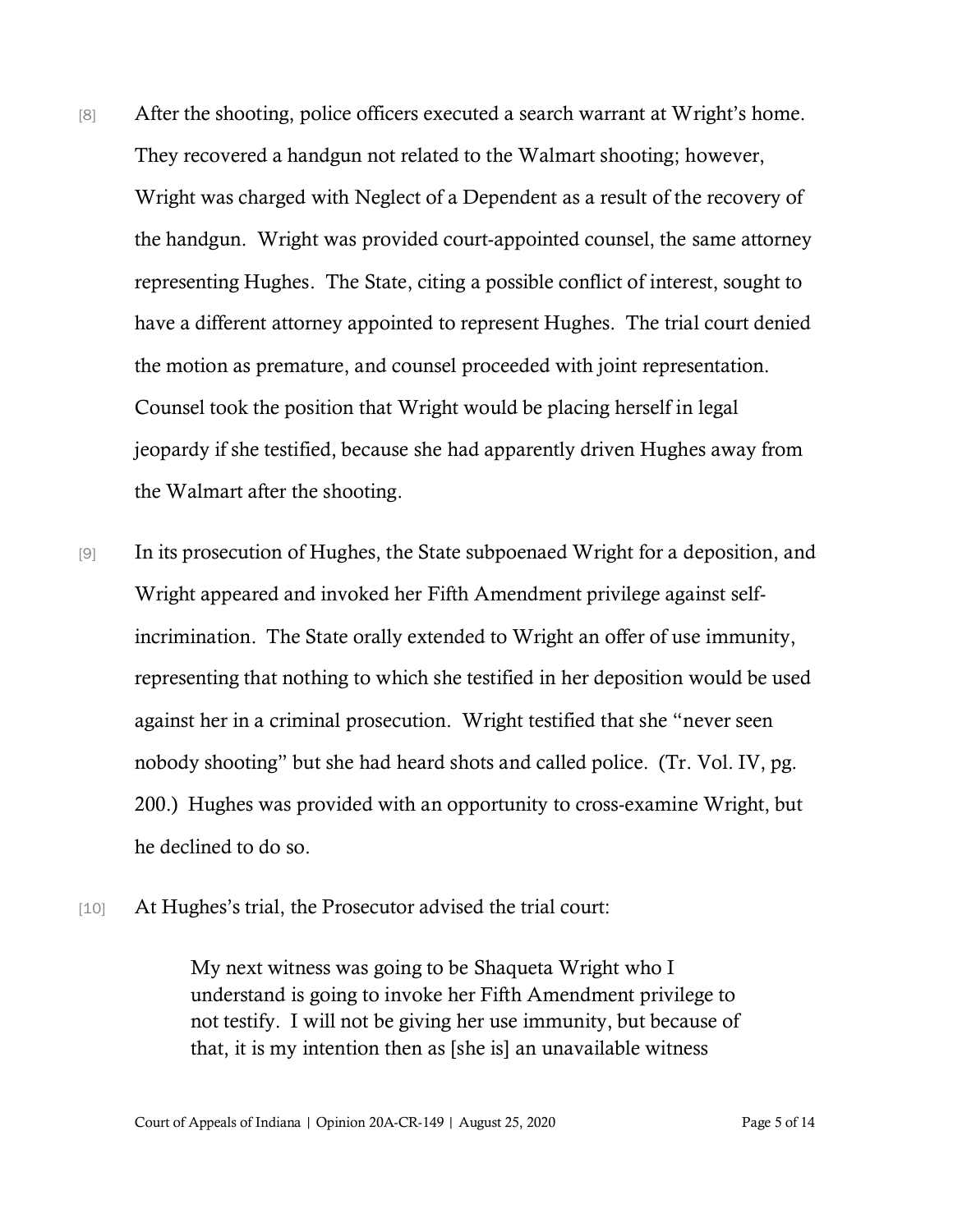because she was deposed and had the opportunity to be confronted to read into evidence her deposition.

(*Id.* at 177.) Defense counsel argued that the State was unilaterally creating an unavailable witness and so the trial court should require the State to offer use immunity to Wright for her trial testimony or refuse to admit her deposition testimony. The prosecutor responded that it was the State's sole prerogative to extend witness immunity and, in the particular case, the prosecutor did not want to risk Wright changing her testimony. Wright was called to the witness stand, she invoked her Fifth Amendment privilege, and was declared an unavailable witness pursuant to Indiana Evidence Rule 804(a). The trial court, after hearing argument but finding no caselaw directly on point, declared: "absent case law, the defendant's motion is denied" as the prosecutor's request was "within the four corners of the Rule." (Tr. Vol. IV., pg. 190.)

[11] Indiana, like many states, has enacted legislation giving prosecutors the authority to grant use immunity to witnesses and obviate the self-incrimination privilege of the Fifth Amendment. *Bubb v. State*, 434 N.E.2d 120, 123 (Ind. Ct. App. 1982). Accordingly, Indiana Code Section 35-37-3-3(a) provides:

> Upon request of the prosecuting attorney, the court shall grant use immunity to a witness. The court shall instruct the witness, by written order or in open court, that any evidence the witness gives, or evidence derived from that evidence, may not be used in any criminal proceeding against that witness, unless the evidence is volunteered by the witness or is not responsive to a question by the prosecuting attorney. The court shall instruct the witness that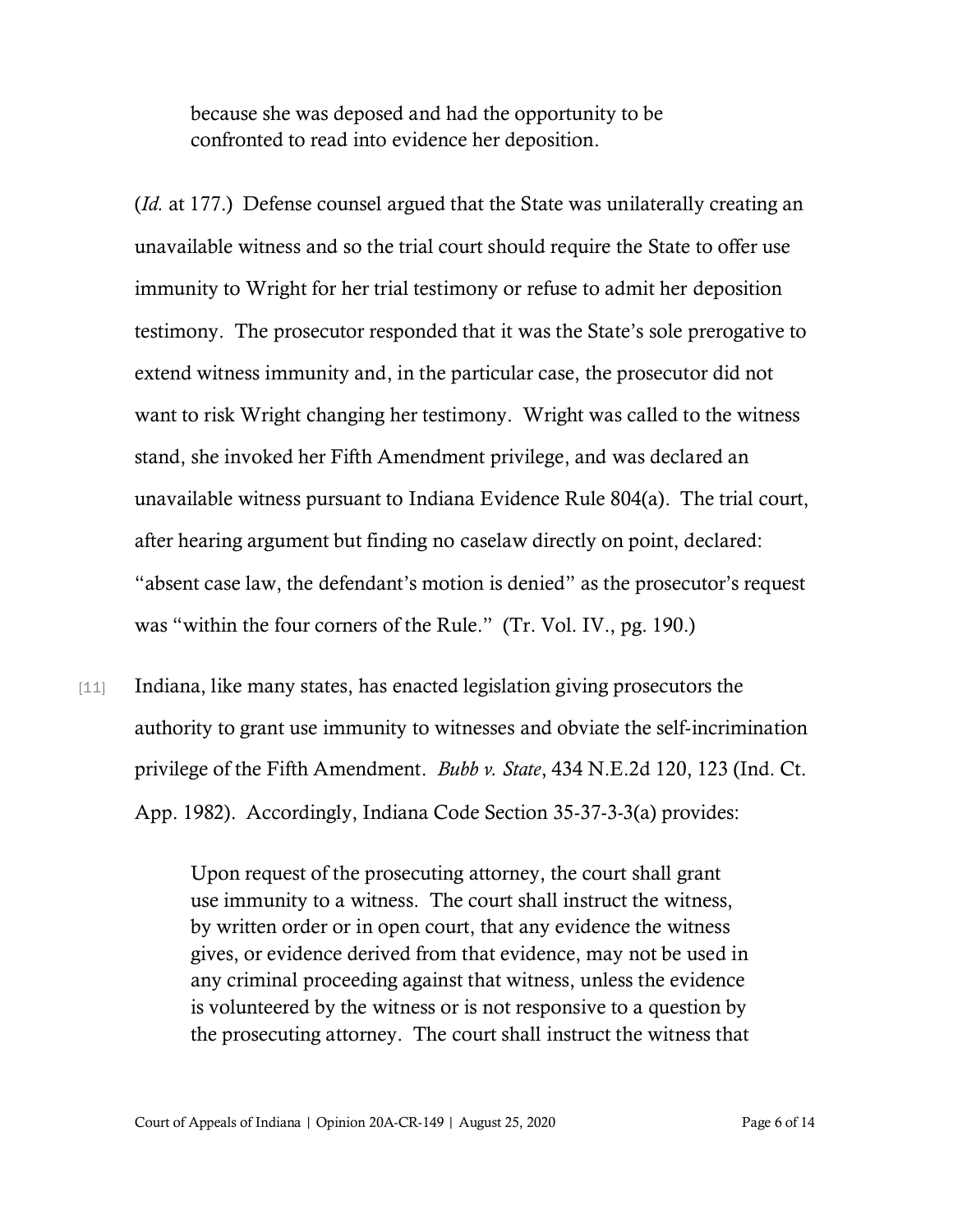the witness must answer the questions asked and produce the items requested.

- [12] Exercise of this power is limited to prosecutors. *Bubb*, 434 N.E.2d at 123. Although a defendant has no due process right to compel immunization of defense witnesses, the State may not use that power to interfere with the defense's presentation of its case or to prevent its witnesses from testifying. *Id.* at 124 (citing *Webb v. Texas*, 409 U.S. 95 (1972)).
- [13] As to the Sixth Amendment right to a fair trial, "[t]he State must only refrain from interference with the defense's presentation of its case." *Id.* The Third Circuit Court of Appeals made the following statement reconciling witness immunity and due process concerns:

[T]he evidentiary showing required to justify reversal on that ground must be a substantial one. The defendant must be prepared to show that the government's decisions were made with the deliberate intention of distorting the judicial fact finding process. Where such a showing is made, the court has inherent remedial power to require that the distortion be redressed by requiring a grant of use immunity to defense witnesses as an alternative to dismissal.

*U.S. v. Herman*, 589 F.2d 1191, 1204 (3d Cir. 1978).

[14] Subsequently, in *Goudy v. State*, our Indiana Supreme Court outlined the circumstances in which the State may be found to have abused its use of immunity power: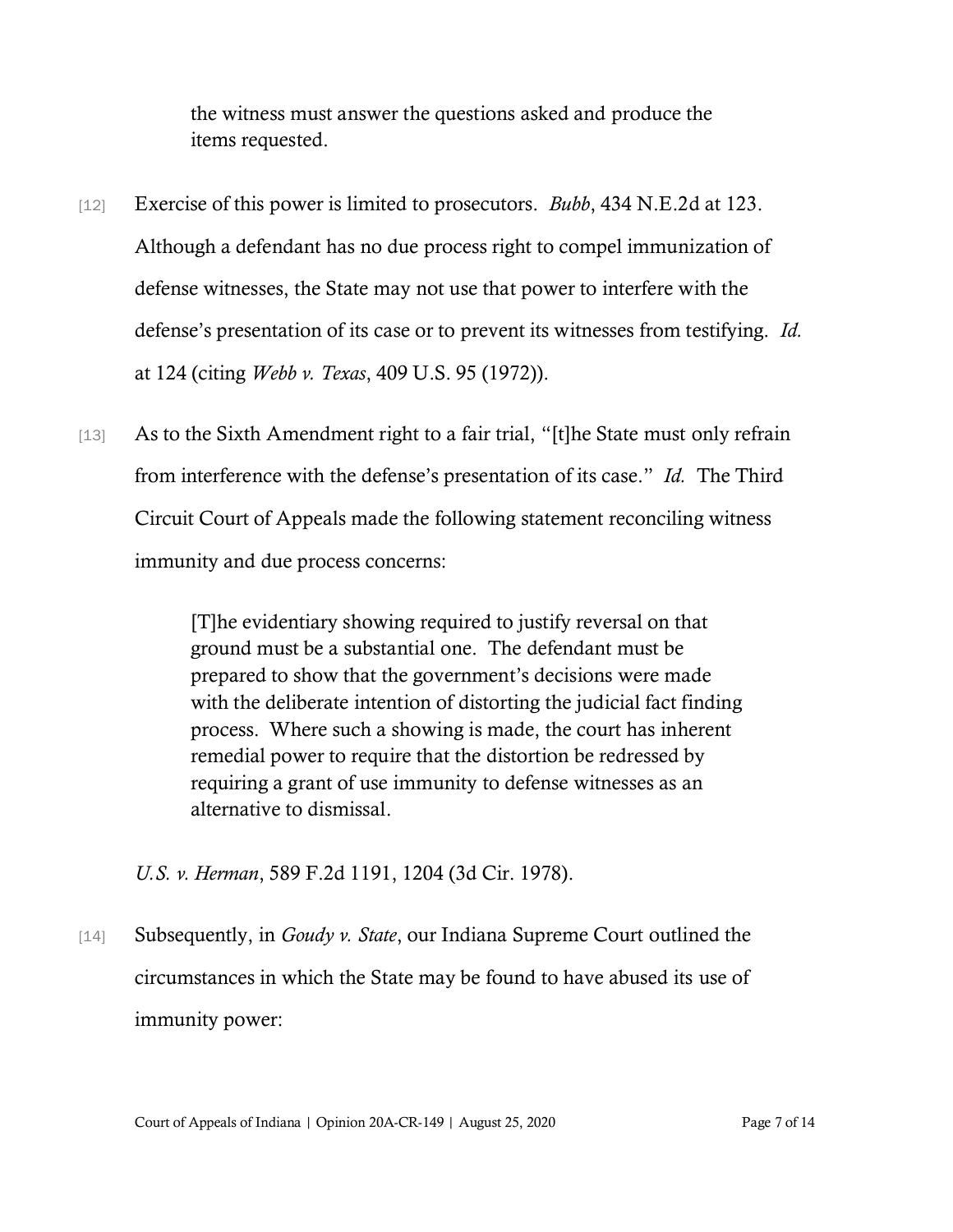"The State alone has the responsibility of prosecuting crimes. To meet that responsibility, the State, not the defendant, must have the authority to grant immunity." *Walters v. State*, 271 Ind. 598, 602, 394 N.E.2d 154, 157 (1979). In order to support a claim of prosecutorial misconduct with regard to the use of that authority, the defendant must prove that the State's decisions were made with the deliberate intention of distorting the fact-finding process. *Moore v. State*, 655 N.E.2d 1251, 1253 (Ind. Ct. App. 1995). Distortion of the fact-finding process may be established by showing:

(a) prosecutorial overreaching, through threats, harassment, or other forms of intimidation, has effectively forced the witness to invoke the Fifth Amendment, or the prosecutor has engaged in discriminatory use of immunity grants to gain a tactical advantage;

(b) the witness's testimony is also material, exculpatory, and not cumulative; and

(c) the defendant has no other way to obtain the evidence.

689 N.E.2d 686, 696 (Ind. 1997) (citation omitted.)

[15] Here, we have little difficulty in concluding that the prosecutor manipulated the immunity power to gain a tactical advantage. First, the deposition testimony was apparently procured with an oral promise as opposed to compliance with Indiana Code Section 35-37-3-3. 6 Then at trial, the prosecutor's comments to

<sup>6</sup> Hughes has described the "grant of immunity" in this manner and the State does not contend otherwise.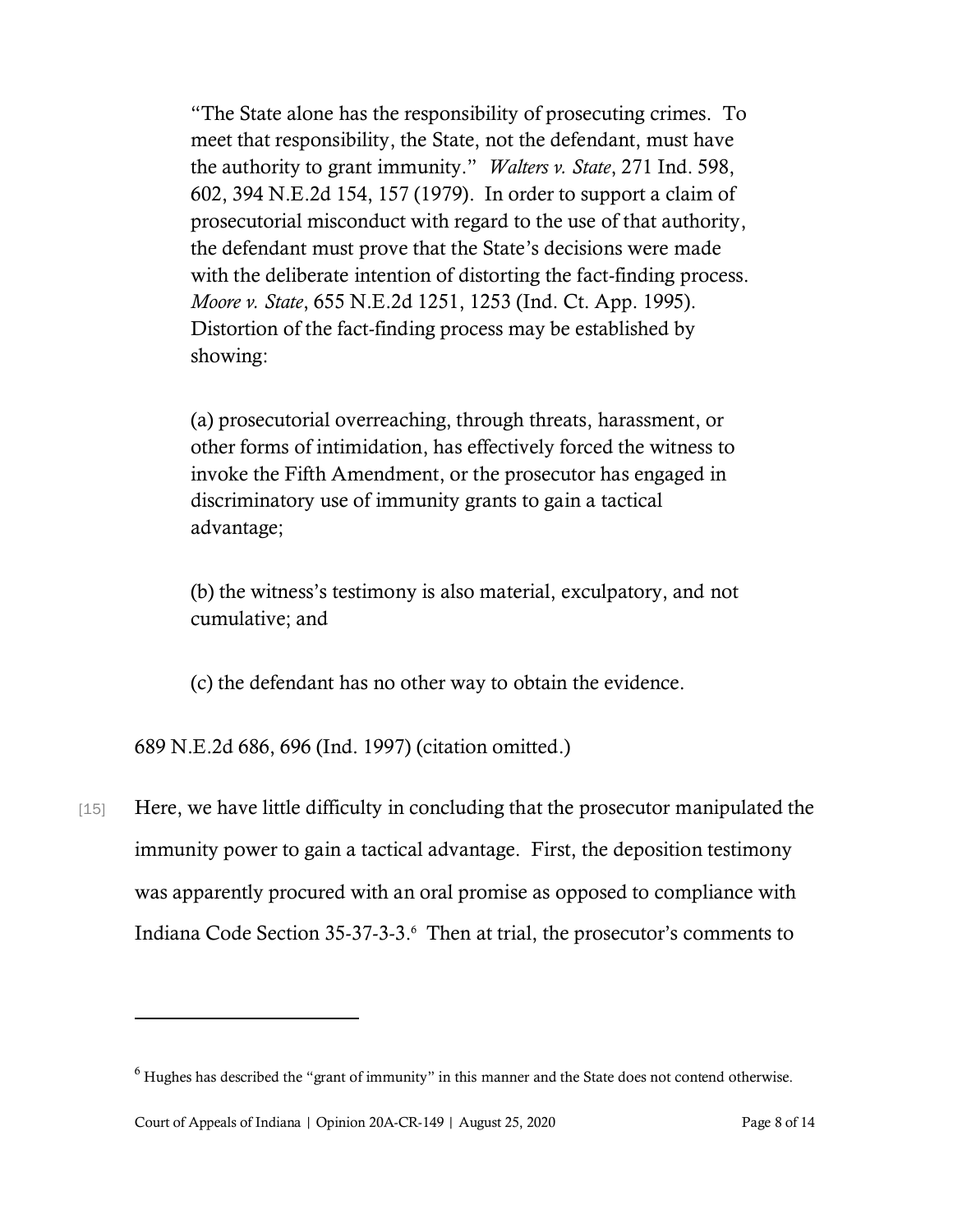the trial court make it plain that he did not want Wright to testify at trial. He argued that the State should not incur the "risk of her suddenly changing her testimony," after "she said she didn't remember and gave limited details," and there could be an "epiphany" and "remembering things a certain way." (Tr. Vol. IV., pg. 178.) We cannot condone the efforts to lock a witness into her story without any further opportunity for recollection, clarification, or development of detail.

[16] That said, the remaining criteria of *Goudy* are unmet. Wright claimed to have very limited knowledge of the shooting, that is, she had heard but not seen it. Hughes does not explain what material or exculpatory evidence was excluded by the refusal to grant use immunity to Wright at trial. And Hughes does not claim that he lacked the means to learn what testimony Wright could have been expected to offer. In the absence of demonstrated prejudice, we find no reversible error.<sup>7</sup> *See* Indiana Trial Rule 61; *see also Camm v. State*, 908 N.E.2d 215, 225 (Ind. 2009) ("Errors in the admission of evidence will be disregarded as harmless unless they affect a party's substantial rights.").

 $7$  This is a possible consequence of not conducting cross-examination at a deposition. "In a criminal prosecution, the State may take and use depositions in accordance with the Indiana Trial Rules." *State v. Owings*, 622 N.E.2d 948, 952 (Ind. 1993). And, because there is no obligation to continue the purported grant of immunity at trial, the defendant is left without a witness to testify where, as here, the witness chooses to invoke the Fifth Amendment privilege.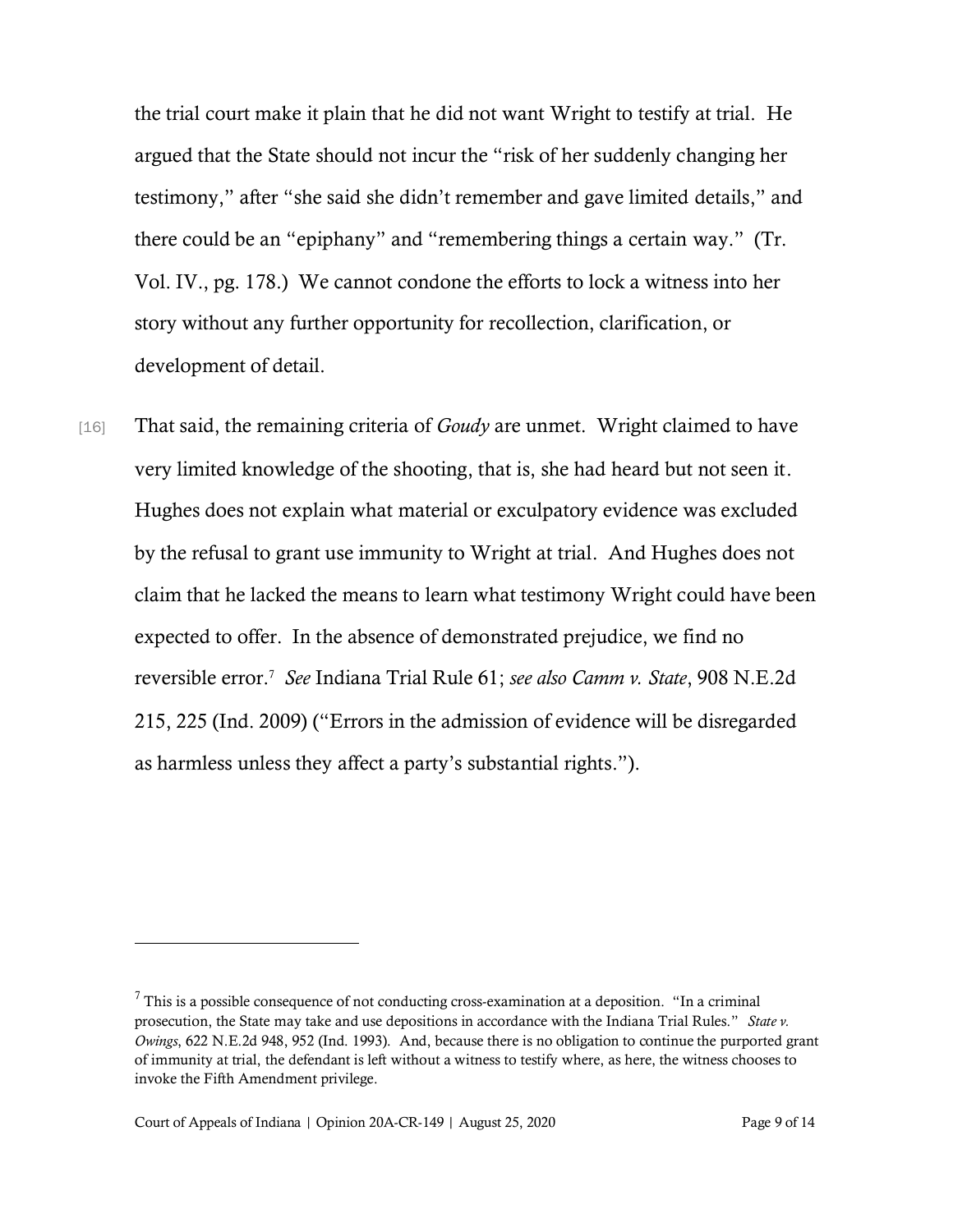#### Right of Confrontation

- [17] Hughes claims that he was denied his right to confront a witness against him, guaranteed by the Sixth Amendment to the United States Constitution and by Article 1, Section 13 of the Indiana Constitution, which additionally provides that: "[I]n all criminal prosecutions, the accused shall have the right ... to meet the witnesses face to face[.]" Hughes did not raise his constitutional claims at trial and may prevail only upon showing fundamental error. Fundamental error is an extremely narrow exception to the waiver rule where the defendant faces the heavy burden of showing that the alleged errors are so prejudicial to the defendant's rights as to "make a fair trial impossible." *Benson v. State*, 762 N.E.2d 748, 756 (Ind. 2002).
- [18] Hughes acknowledges that he was afforded the opportunity to cross-examine Wright at her deposition and he elected not to do so. Rather, his focus seems to be upon the absence of Wright's trial testimony. Had Wright testified, Hughes could have cross-examined her. Ultimately, however, Wright chose to assert her Fifth Amendment right to avoid self-incrimination; she did not testify at trial. Hughes was not deprived of the opportunity to cross-examine a witness against him. His bald assertion that the State failed to act in good faith to procure Wright's testimony falls far short of establishing fundamental error.

#### Self-Defense

[19] A person who recklessly, knowingly, or intentionally performs an act that creates a substantial risk of bodily injury to another person commits criminal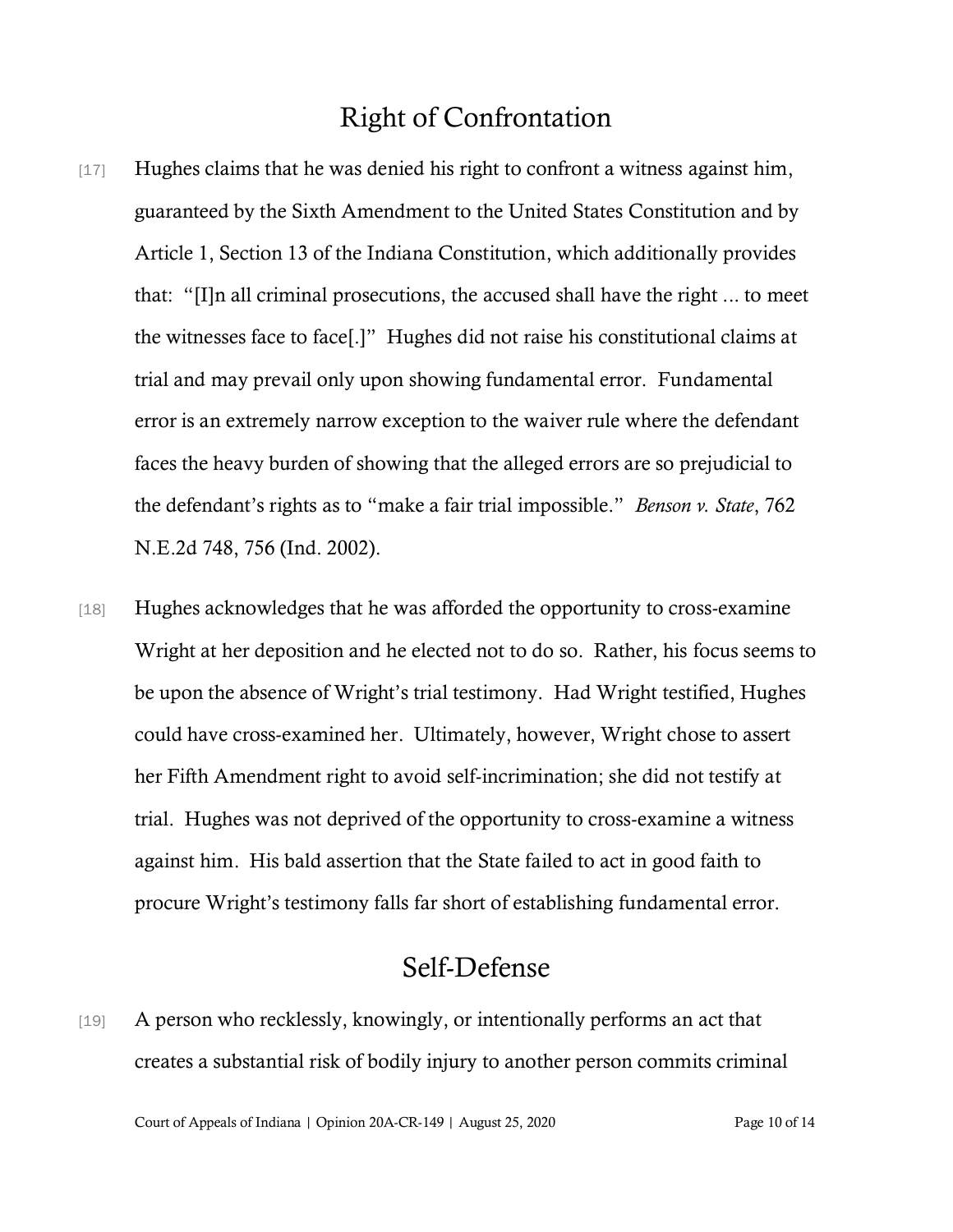recklessness. I.C. § 35-42-2-2. The offense is a Level 5 felony if "it is committed by shooting a firearm into an inhabited dwelling or other building or place where people are likely to gather." *Id.*

[20] Indiana Code Section 35-41-3-2(c) provides:

A person is justified in using reasonable force against any other person to protect the person or a third person from what the person reasonably believes to be the imminent use of unlawful force. However, a person:

- (1) is justified in using deadly force; and
- (2) does not have a duty to retreat;

if the person reasonably believes that that force is necessary to prevent serious bodily injury to the person or a third person or the commission of a forcible felony. No person, employer, or estate of a person in this state shall be placed in legal jeopardy of any kind whatsoever for protecting the person or a third person by reasonable means necessary.

[21] "A valid claim of self-defense is legal justification for an otherwise criminal act." *Coleman v. State*, 946 N.E.2d 1160, 1165 (Ind. 2011). Once a defendant raises a claim of self-defense, the State has the burden of negating at least one of the necessary elements. *Miller v. State*, 720 N.E.2d 696, 700 (Ind. 1999). The State may meet its burden by rebutting the defense directly, by affirmatively showing the defendant did not act in self-defense, or by relying on the sufficiency of the case-in chief. *Id.* Whether the State has met its burden is a question for the trier of fact. *Id.*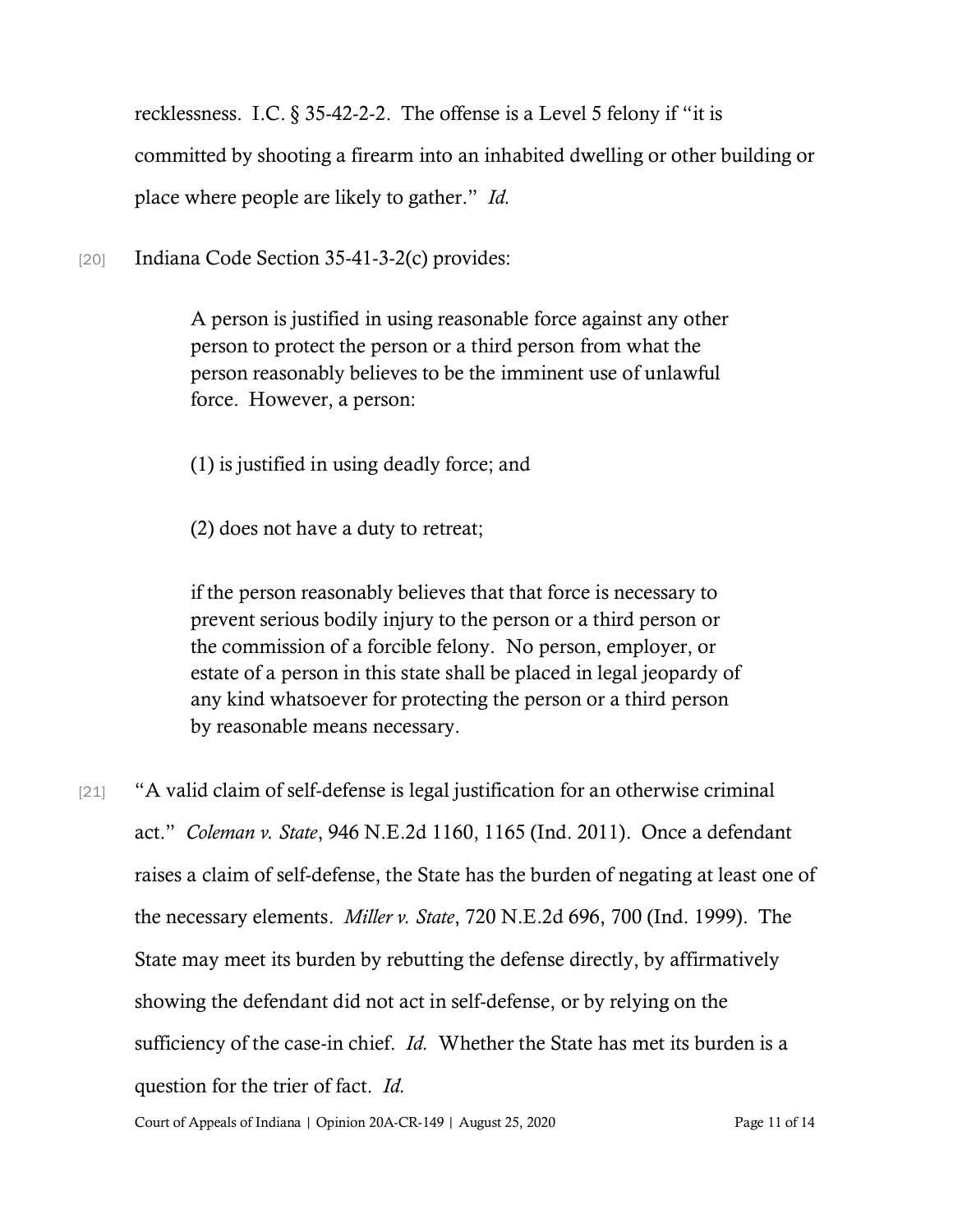- [22] The standard for reviewing a challenge to the sufficiency of evidence to rebut a claim of self-defense is the same standard used for any claim of insufficient evidence. *Id.* at 699. We neither reweigh the evidence nor judge the credibility of witnesses. *Drane v. State*, 867 N.E.2d 144, 146 (Ind. 2007). We will reverse a conviction only if no reasonable person could say that the State negated the defendant's self-defense claim beyond a reasonable doubt. *Id.*
- [23] Hughes argues that the jury found he acted without criminal intent and the doctrine of transferred intent precludes his conviction for Criminal Recklessness. The doctrine of transferred intent has been explained as follows:

Under the doctrine, a defendant's intent to kill one person is transferred when, by mistake or inadvertence, the defendant kills a third person; the defendant may be found guilty of the murder of the person who was killed, even though the defendant intended to kill another.

*Blanche v. State*, 690 N.E.2d 709, 712 (Ind. 1998). Hughes directs our attention to decisions in other jurisdictions where transferred intent has been found applicable in the case of a viable self-defense claim. See e.g., *State v. Stevenson*, 38 Del. 105 (1936) (an emergency excused the defendant from criminal liability for inflicting inadvertent injuries on a third person); *People v. Jackson*, 390 Mich. 621 (1973) (killing a bystander was not murder if done in self-defense).

[24] Indeed, the merger of self-defense and transferred intent has long been recognized. In *Pinder v. State*, 27 Fla. 370 (1891), the reviewing Court stated that there had been some evidence presented that the defendant had been under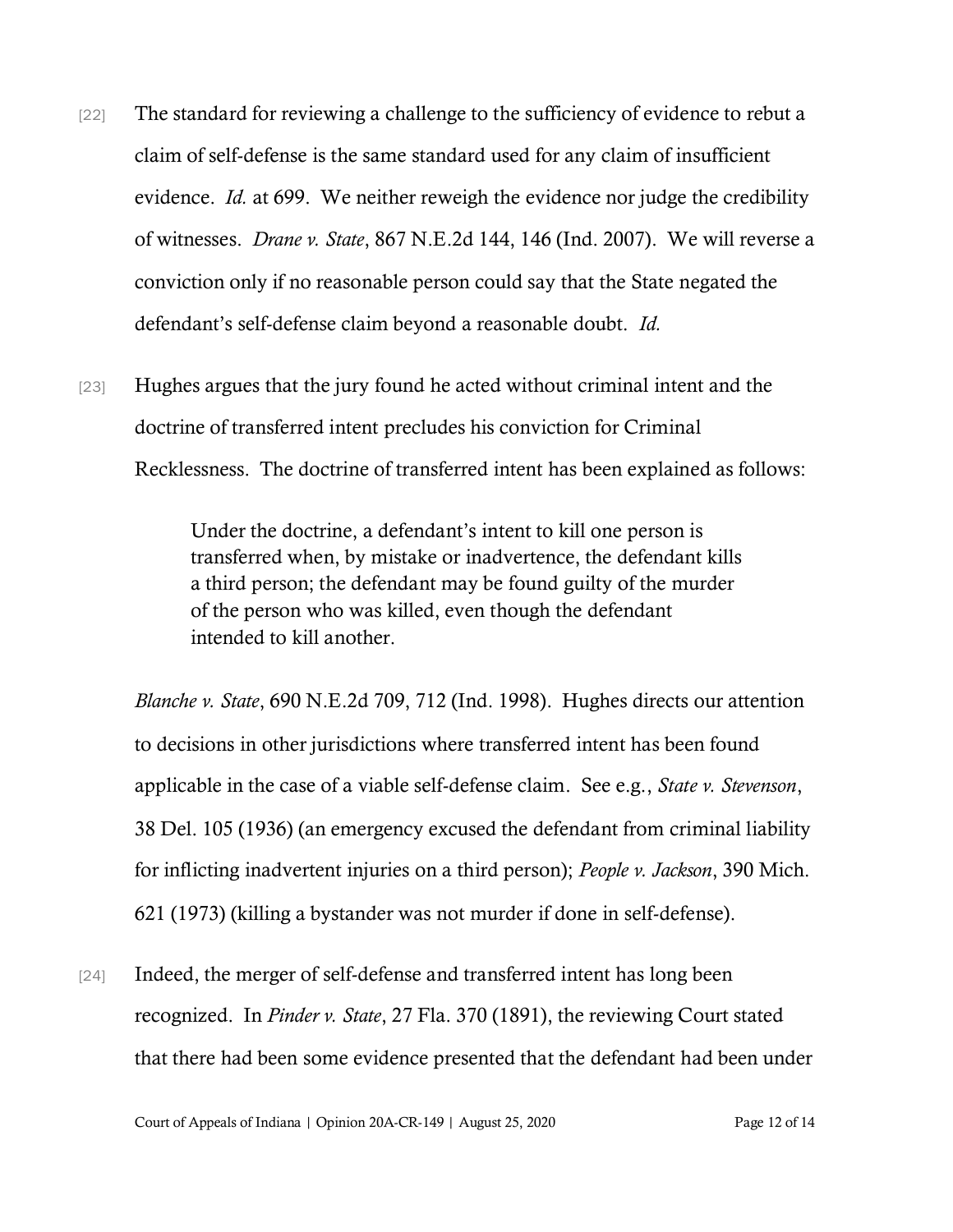fire when he turned and shot into a crowd, killing a person with whom he had no controversy. The Court explained how transferred intent could be applicable:

If the killing of the party intended to be hit would, under all the circumstances, have been excusable or justifiable homicide, upon the theory of self-defense, then the unintended killing of Tillman, a by-stander, by a random shot fired in the proper and prudent exercise of such self-defense, was also excusable or justifiable.

*Id.* at 386.

- [25] Hughes contends that, if the doctrine of transferred intent in self-defense cases is cognizable in Indiana, he must be exonerated despite shooting into a building where people had gathered. But this argument presupposes that, if a person acts in self-defense, the right of self-defense cannot be extinguished. This is not the law in Indiana. Firing multiple shots undercuts a claim of self-defense "once a defendant disables the purported aggressor." *Gammons v. State*, 148 N.E.3d 301, 305 (Ind. 2020).
- [26] Here, the Walmart manager testified that he saw Hughes pursue Hawthorne "after he was on the ground" in the crosswalk and had been "shot in the legs." (Tr. Vol. IV, pg. 97.) The injured man had "crawled in," and "more gunfire occurred," such that the window of the Burger King inside Walmart was "shot out." *Id.* at 99. Indeed, Hughes's testimony indicates that he continued to shoot after Hawthorne was wounded: "When he made it in the store, I stopped shooting." (Vol. VI, pg. 210.) Finally, the jury viewed a Walmart surveillance